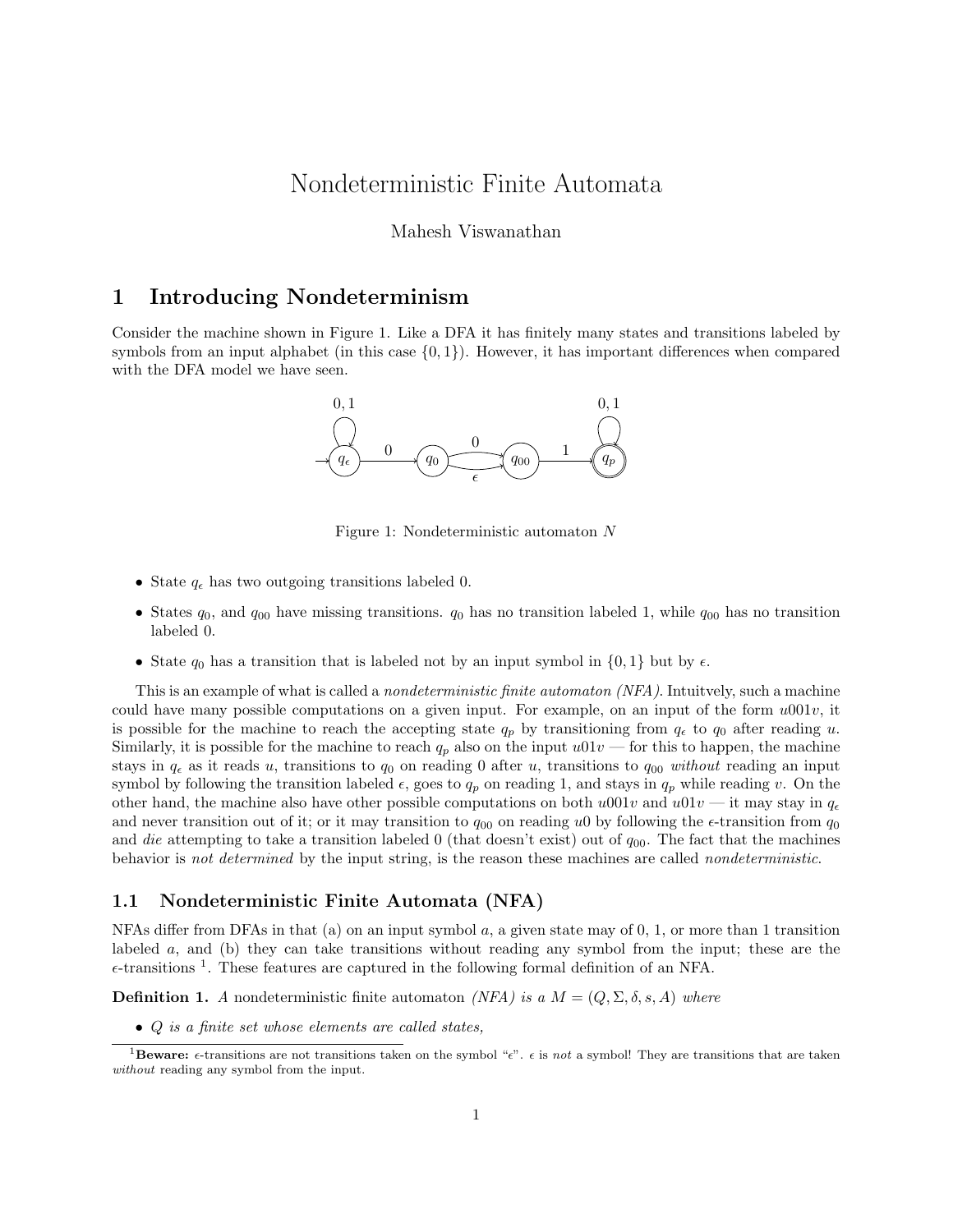- $\Sigma$  is a finite set whose elements are the symbols used to encode the input,
- $\delta: Q \times (\Sigma \cup \{\epsilon\}) \to \mathcal{P}(Q)$  is the transition function, where  $\mathcal{P}(Q)$  is the powerset of Q,
- $s \in Q$  is the start state,
- $A \subseteq Q$  is the set of accepting states.

For example, the NFA in Figure 1 can be described in the above formal notation as follows.

- Set of states  $Q = \{q_{\epsilon}, q_0, q_{00}, q_p\}$
- Input alphabet  $\Sigma = \{0, 1\}$
- Start state  $s = q_e$
- Accepting states  $A = \{q_p\}$ , and
- The transition function  $\delta$  given as

$$
\begin{aligned}\n\delta(q_{\epsilon},0) &= \{q_{\epsilon},q_{0}\} & \delta(q_{\epsilon},1) &= \{q_{\epsilon}\} & \delta(q_{0},0) &= \{q_{00}\} \\
\delta(q_{0},\epsilon) &= \{q_{00}\} & \delta(q_{00},1) &= \{q_{p}\} & \delta(q_{p},0) &= \{q_{p}\} \\
\delta(q_{p},1) &= \{q_{p}\}\n\end{aligned}
$$

with  $\delta(p, a) = \emptyset$  in all other cases, not listed above.

#### 1.2 Computation and Acceptance

There are two useful ways to think about nondeterministic computation. Both these views are mathematically equivalent, and in certain contexts, one view maybe more convenient than the other.

Parallel Computation View. At each step, the machine "forks" a thread corresponding to one of the possible next states. If a state has an  $\epsilon$ -transition, then you fork a new process for each of the possible  $\epsilon$ -transitions, without reading any input symbol. If the state has multiple transitions on the current input symbol read, then fork a process for each possibility. If from current state of a thread, there is no transition on the current input symbol then the thread dies. After reading all input symbols, if there is some active, live thread of the machine that is an accepting state, the input is accepted. If none of the active threads (or if there are no active threads) is in an accept state, the input is rejected. This view is shown in Figure 2 which describes the computation of the NFA in Figure 1 on input 0100.

Guessing View. An alternate view of nondeterministic computation is that the machine magically chooses the next state in manner that leads to the NFA accepting the input, unless there is no such choice possible. For example, again for the NFA in Figure 1 and input 0100, the machine (in this view) will magically choose the following sequence of steps that leads to acceptance.

$$
q_\epsilon \stackrel{0}{\rightarrow} q_0 \stackrel{\epsilon}{\rightarrow} q_{00} \stackrel{1}{\rightarrow} q_p \stackrel{0}{\rightarrow} q_p \stackrel{0}{\rightarrow} q_p
$$

These different views of nondeterministic computation can be captured mathematically through the notion of computation and acceptance. Central to this enterprise will be to define when an NFA  $M =$  $(Q, \Sigma, \delta, s, A)$  has an active thread of computation that starts in state p and ends in state q on input w; we denote this (like in the case of DFAs) as  $p \stackrel{w}{\longrightarrow}_M q$ .

**Definition 2.** Formally,  $p \stackrel{w}{\longrightarrow}_M q$  if there is a sequence of states  $r_0, r_1, \ldots r_k$  and a sequence  $x_1, x_2, \ldots x_k$ , where for each i,  $x_i \in \Sigma \cup \{\epsilon\}$ , such that

$$
\bullet \ \ r_0 = p,
$$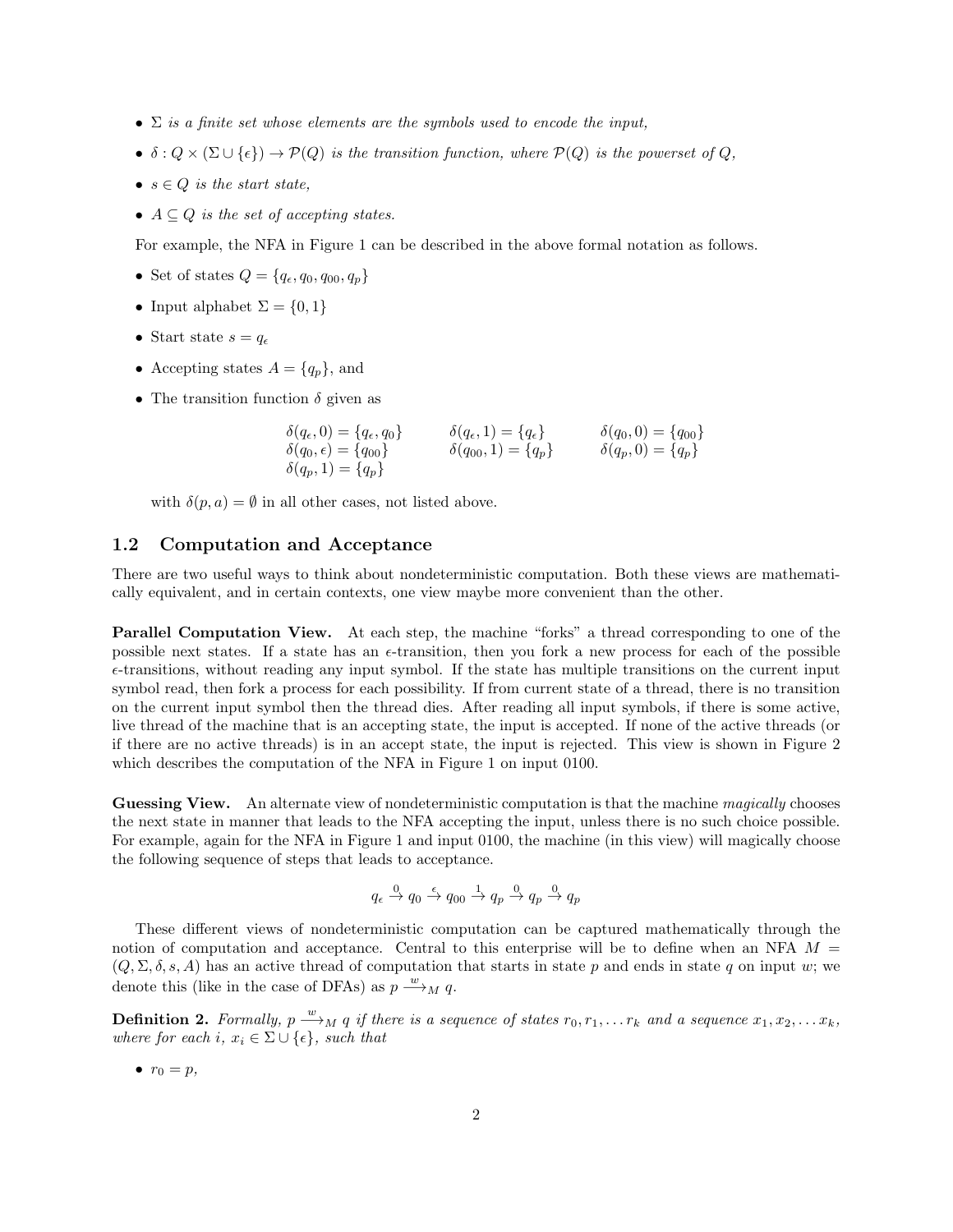

Figure 2: Computation of NFA in Figure 1 on 0100. X denotes a thread dying because of the absence of any transtions. The input 0100 is accepted because there is an active thread (namely the leftmost one) that is in the accepting state  $q_p$ .

- for each i,  $r_{i+1} \in \delta(r_i, x_{i+1}),$
- $r_k = q$ , and
- $w = x_1x_2x_3\cdots x_k$

Thus, a computation from p to q on input w is a sequence of states  $r_0, \ldots r_k$  and transition labels  $x_1 \ldots x_k$ such that the first state  $r_0$  is p (condition 1), the last state  $r_k$  is q (condition 3),  $r_i$  is that state reached after i steps, while  $x_i$  is the label of the ith transition taken in this computation. Some of the steps in the computation could be taken without reading any input symbol (i.e.,  $x_i$  maybe  $\epsilon$ ) but the requirement is that if concatenate all the symbols read during the computation in order then it constitutes the input string  $w$ (condition 4).

To see how this definition captures the intuition of an NFA computation, consider the example NFA shown in Figure 1. We can show that  $q_{\epsilon} \stackrel{0100}{\longrightarrow}_N q_p$  by taking  $r_0 = q_{\epsilon}$ ,  $r_1 = q_0$ ,  $r_2 = q_{00}$ ,  $r_3 = q_p$ ,  $r_4 = q_p$ ,  $r_5 = q_p$ , and  $x_1 = 0$ ,  $x_2 = \epsilon$ ,  $x_3 = 1$ ,  $x_4 = 0$ ,  $x_5 = 0$ . This choice of states  $(r_i s)$  and transition labels  $(x_i s)$ satisfies the 4 conditions of a computation; in particular  $x_1x_2 \cdots x_5 = 0 \in 100 = 0100$ . We can also show that  $q_{\epsilon} \stackrel{0100}{\longrightarrow}_N q_{\epsilon}$  by choosing  $r_0 = r_1 = r_2 = r_3 = r_4 = q_{\epsilon}$ , and  $x_1 = 0$ ,  $x_2 = 1$ ,  $x_3 = 0$ , and  $x_4 = 0$ ; in this second computation we do not take any  $\epsilon$ -transitions.

Though the definition of  $p \stackrel{w}{\longrightarrow}_M q$  for NFAs is remarkably similar to that for DFAs there are some differences. The number of steps taken by a DFA is equal to the length of  $w$  as in each step one symbol is read from the input. This is reflected in the fact that the sequence of states constituting the DFA computation is one more than the length of w. For NFAs, however, since there can be steps that don't read any input symbol, the length of the computation ( $k =$  number of transitions) is at least  $|w|$  (rather than equal to  $|w|$ ).

Like in the case of DFAs, it will be useful to introduce the function  $\delta_M^*(p, w)$  that captures the behavior of machine  $M$  on input string  $w$  when started in state  $p$ . It will informally be the states of all active threads (in the parallel view) of  $M$  after reading all symbols in  $w$ . More precisely, the definition looks very similar to that for DFAs.

**Definition 3.**  $\delta_M^*(p, w) = \{q \in Q \mid p \stackrel{w}{\longrightarrow}_M q\}.$ 

It is useful to contrast Definition 3 with the corresponding one for DFAs.

1. In a DFA, because computation was completely determined by the input, there is a unique state the machine could be in after an input. This is reflected in the fact that  $\delta_M^*$  for DFA returns a single state.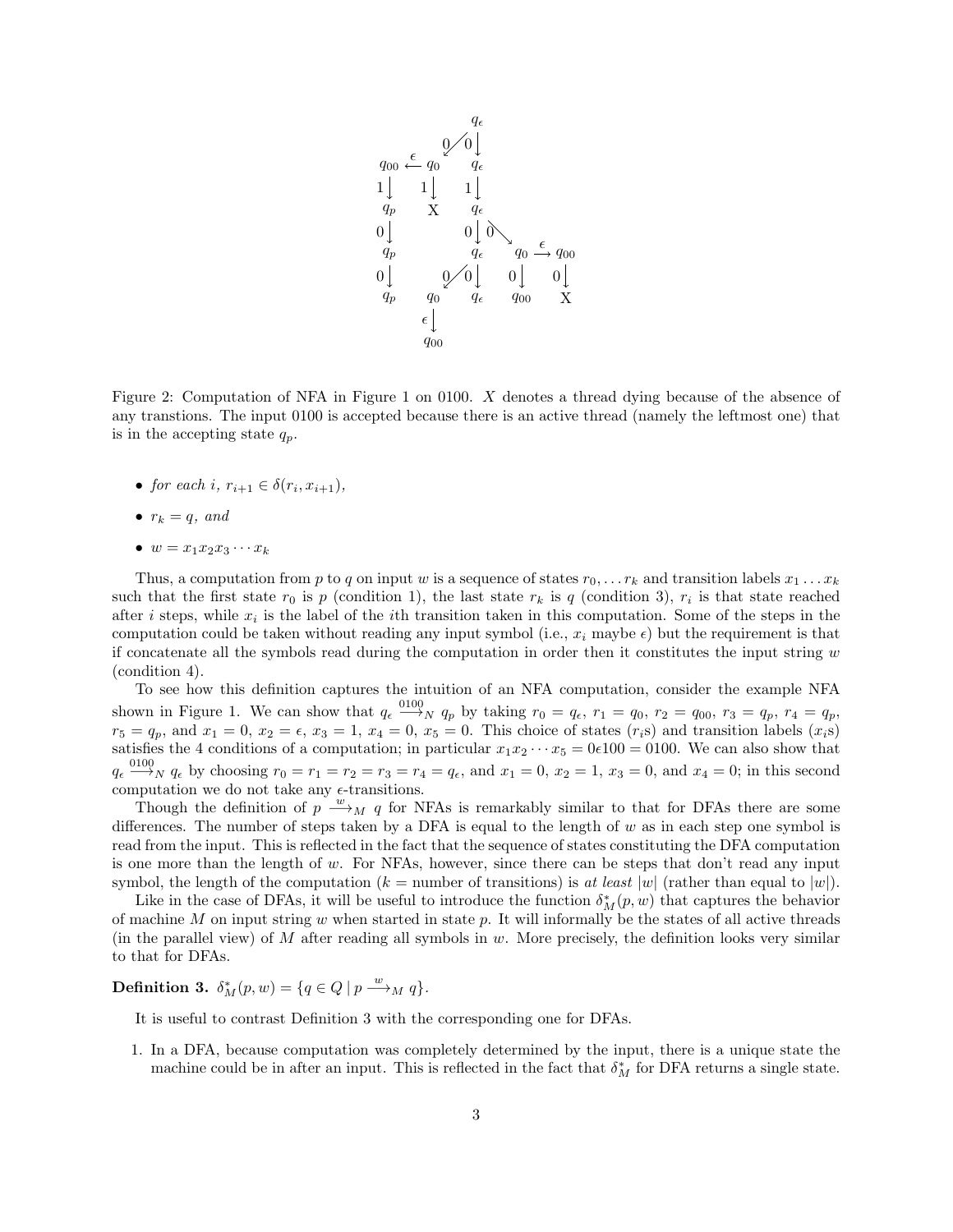In contrast, for NFAs  $\delta_M^*$  returns a set of possible states. In general, for a state p and input w, for an NFA,  $\delta_M^*(p, w)$  could be  $\emptyset$  (no active threads),  $\delta_M^*(p, w)$  could be a set of size 1 (all active threads in the same state), or have size more than 1 (active threads in more than 1 state). To see this, consider the NFA N from Figure 1.  $\delta_N^*(q_{00}, 0) = \emptyset$ ,  $\delta_N^*(q_{00}, 1) = \{q_p\}$ , and  $\delta_N^*(q_{\epsilon}, 0) = \{q_{\epsilon}, q_0, q_{00}\}.$ 

- 2. Next, because a DFA cannot take any steps without reading a symbol from the input, we had  $\delta_M^*(p, \epsilon) =$ p for every p. In contrast, because an NFA can take steps without reading an input symbol,  $\delta_M^*(p, \epsilon)$ may contain more than just p. For example, for NFA N (Figure 1),  $\delta_N^*(q_0, \epsilon) = \{q_0, q_{00}\}\$
- 3. Finally, in a DFA, when  $|w| = 1$ ,  $\delta_M^*(p, w) = \delta(p, w)$ . This also does not hold in NFAs because of the presence of  $\epsilon$ -transitions. Again consider NFA N in Figure 1.  $\delta_N^*(q_{\epsilon},0) = \{q_{\epsilon}, q_0, q_{00}\}\$  while  $\delta(q_{\epsilon}, 0) = \{q_{\epsilon}, q_0\}$ . Similarly,  $\delta_N^*(q_0, 1) = \{q_p\}$  whereas  $\delta(q_0, 1) = \emptyset$ .

Despite these differences, the following result about computations on the concatenation of strings  $u, v$  holds.

**Proposition 1.** Let M be an NFA. For every  $u, v \in \Sigma^*$ , and  $p \in Q$ ,

$$
\delta^*_M(p, uv) = \bigcup_{q \in \delta^*_M(p, u)} \delta^*_M(q, v)
$$

Recall that an NFA accepts input w, if there is some active thread in an accepting state after  $w$  is read from the initial state s. Using the fact  $\delta_M^*(p, w)$  is the states of all active threads of M after input w when started from p, we can define acceptance as follows.

**Definition 4.** For an NFA  $M = (Q, \Sigma, \delta, s, A)$  and string  $w \in \Sigma^*$ , we say M accepts w iff  $\delta_M^*(s, w) \cap A \neq \emptyset$ . The language accepted or recognized by NFA M over alphabet  $\Sigma$  is  $\mathbf{L}(M) = \{w \in \Sigma^* | M \text{ accepts } w\}$ . A language L is said to be accepted/recognized by M if  $L = L(M)$ .

### 2 Examples

Recall that one view of an NFAs computation is that it can magically *guess* an accepting computation on an input (if one exists). This power of "guessing" can help in designing remarkably simple solutions to solving certain decision problems, because the NFA can guess what may happen in the future, so to speak. We illustrate this through a some examples.

**Example 1.** For  $\Sigma = \{0, 1, 2\}$ , let

$$
L = \{w \# c \mid w \in \Sigma^*, \ c \in \Sigma, \text{ and } c \text{ occurs in } w\}
$$

So  $1011\#0 \in L$  but  $1011\#2 \notin L$ . The input alphabet for language L is  $\Sigma \cup {\{\#\}}$ .

An NFA recognizing L is shown in Figure 3. It works as follows.

- Read symbols of  $w$ , i.e., portion of input before  $\#$  is seen
- Guess at some point that current symbol in w is going to be the same as  $c'$ ; store this symbol in the state
- Read the rest of  $w$
- On reading  $\#$ , check that the symbol immediately after is the one stored, and that the input ends immediately after that.

**Example 2.** For alphabet  $\Sigma$  and  $u \in \Sigma^*$ , let

 $L_u = \{w \in \Sigma^* \mid u \text{ is a substring of } w\}$ 

An NFA recognizing  $L_u$  could work as follows.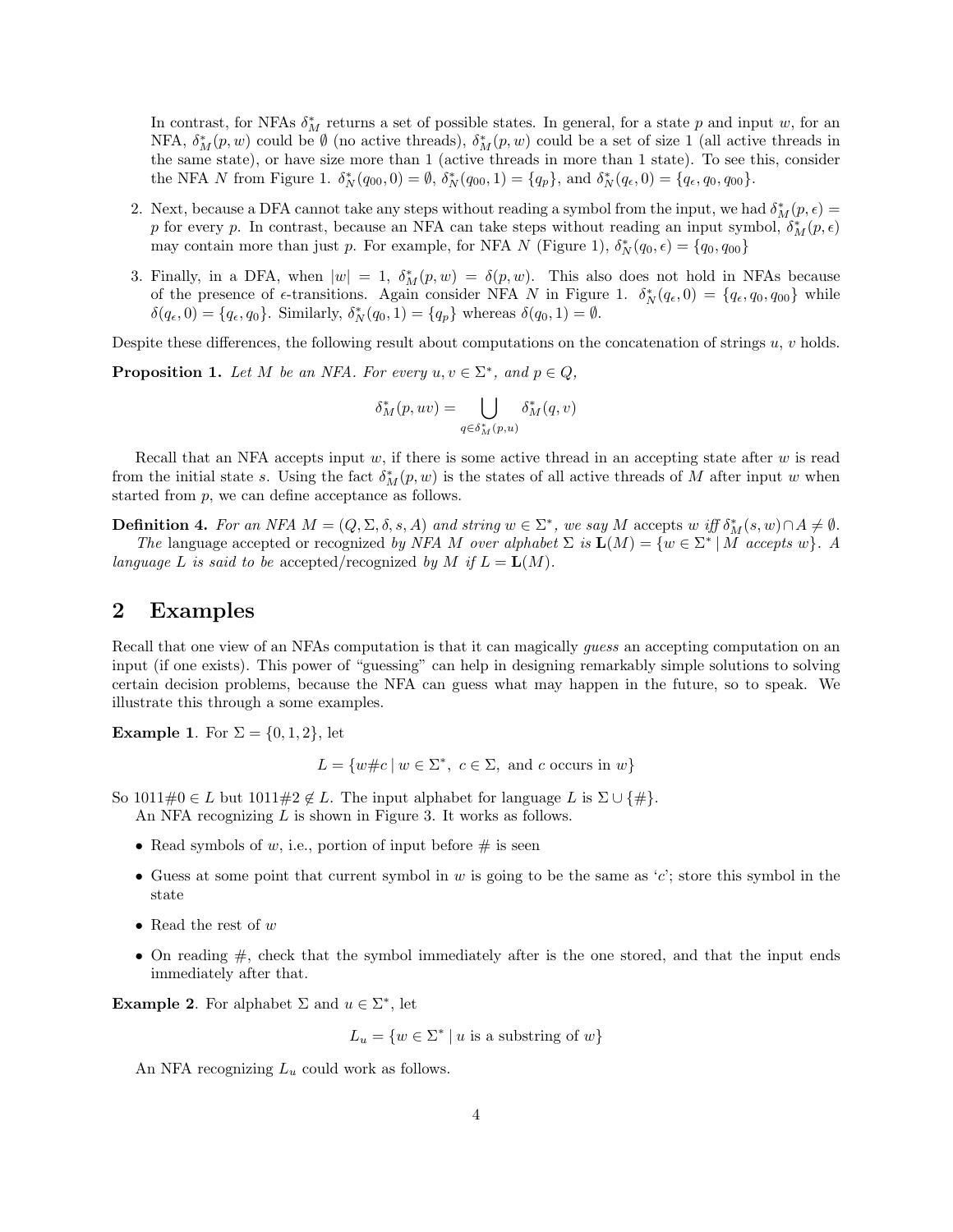

Figure 3: NFA recognizing  $\{w \# c \mid c \text{ occurs in } w\}.$ 

- Read symbols of  $w$
- Guess at some point that the string  $u$  is going to be seen
- Check that  $u$  is indeed read
- After reading  $u$ , read the rest of  $w$

To do this, the automaton will remember in its state what prefix of  $u$  it has seen so far; the initial state will assume that it has not seen any of  $u$ , and the final state is one where all the symbols of  $u$  have been observed.

Formally, we can define this automaton as follows. Let  $u = a_1 a_2 \cdots a_n$ . The NFA  $M_u = (Q, \Sigma, \delta, s, A)$ where

- $Q = \{\epsilon, a_1, a_1 a_2, a_1 a_2 a_3, \ldots, a_1 a_2 \cdots a_n = u\}.$  Thus, every prefix of u is a state of NFA  $M_u$ .
- $s = \epsilon$ ,
- $A = \{u\},\,$
- And  $\delta$  is given as follows

$$
\delta(q, a) = \begin{cases}\n\{\epsilon\} & \text{if } q = \epsilon, \ a \neq a_1 \\
\{\epsilon, a_1\} & \text{if } q = \epsilon, \ a = a_1 \\
\{a_1 a_2 \cdots a_{i+1}\} & \text{if } q = a_1 \cdots a_i \ (1 \leq i < n), \ a = a_{i+1} \\
\{u\} & \text{if } q = u \\
\emptyset & \text{otherwise}\n\end{cases}
$$

**Example 3.** Recall that for a string  $w \in \{0,1\}^*$ , lastk $(w)$  denotes the last k symbols in w. That is,

$$
lastk(w) = \begin{cases} w & \text{if } |w| < k \\ v & \text{if } w = uv \text{ where } u \in \Sigma^* \text{ and } v \in \Sigma^k \end{cases}
$$

Recall the language  $L_k$  is the set of all binary strings that have a 1 k-positions from the end. That is,

$$
L_k = \{w \in \{0, 1\}^* \mid \text{lastk}(w) = 1u \text{ where } u \in \{0, 1\}^{k-1}\}
$$

An NFA for  $L_k$  will work as follows.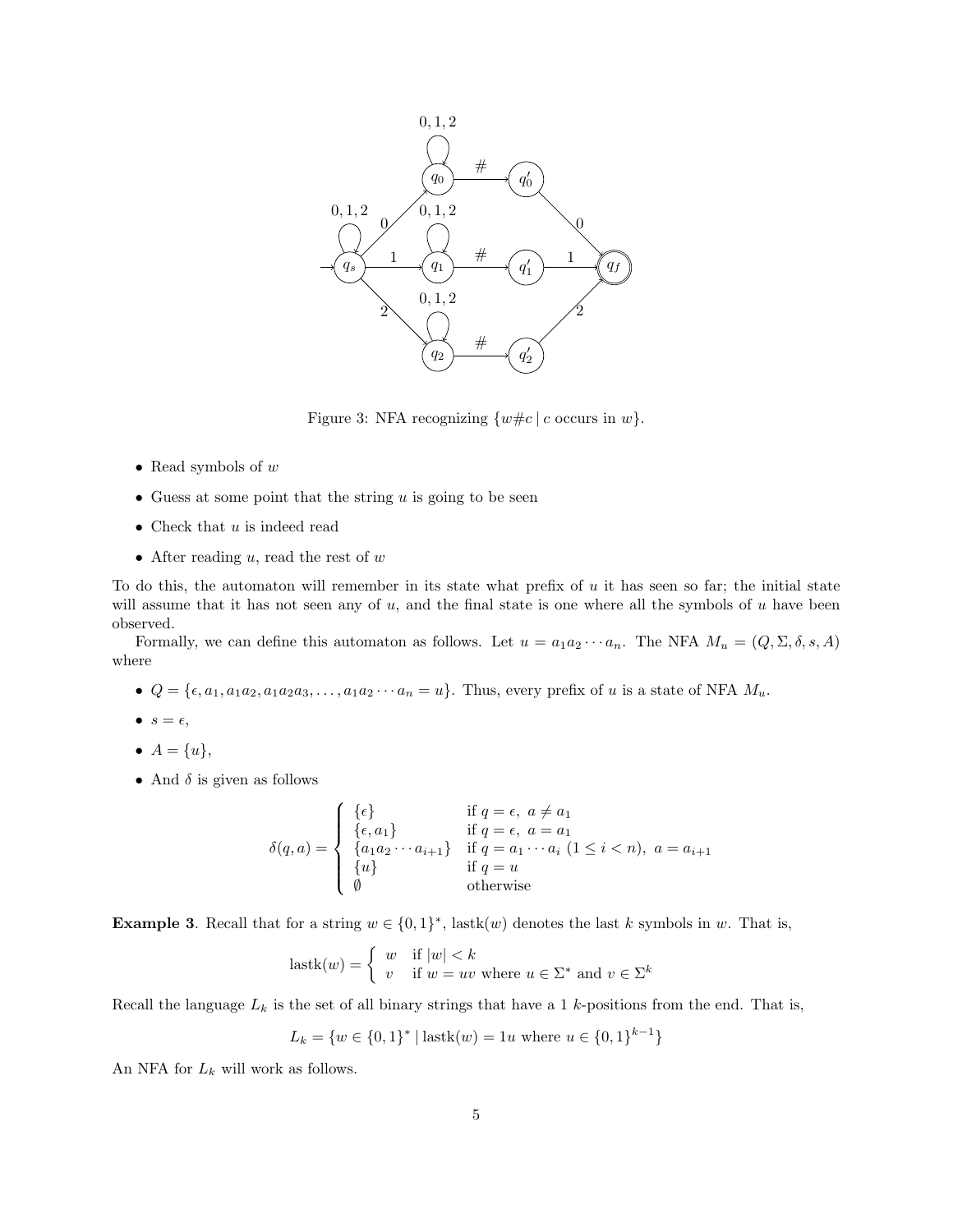- Read symbols of  $w$
- Guess at some point that there are only going to be  $k$  more symbols in the input
- Check that the first symbol after this point is a 1, and that we see  $k-1$  symbols after that
- Halt and accept no more input symbols

The states need to remember that how far we are from the end of the input; either very far (initial state), or less that  $k$  symbols from end.

Formally,  $N_k = (Q_k, \{0, 1\}, \delta_k, s_k, A_k)$  where

- $Q_k = \{q_i | 0 \leq i \leq k\}$ . The subscript of the state counts how far we are from the end of the input;  $q_0$  means that there can be many symbols left before the end, and  $q_i$  (i > 1) means there are  $k - i$ symbols left to read.
- $s_k = q_0$
- $A = \{q_k\},\,$
- And  $\delta$  is given as follows

$$
\delta(q, a) = \begin{cases}\n\{q_0\} & \text{if } q = q_0, \ a = 0 \\
\{q_0, q_1\} & \text{if } q = q_0, \ a = 1 \\
\{q_{i+1}\} & \text{if } q = q_i(1 \leq i < k) \\
\emptyset & \text{otherwise}\n\end{cases}
$$

Observe that this automaton has only  $k+1$  states, whereas we proved in lecture 3 that any DFA recognizing this language must have size at least  $2<sup>k</sup>$ . Thus, NFAs can be exponentially smaller than DFAs.

**Proposition 2.** There is a family of languages  $L_k$  (for  $k \in \mathbb{N}$ ) such that the smallest DFA recognizing  $L_k$ has at least  $2^k$  states, whereas there is an NFA with only  $O(k)$  recognizing  $L_k$ .

Proof. Follows from the observations above.

## 3 Equivalence of NFAs and DFAs

DFAs and NFAs are computational models that solve decision problems. A natural question to ask is if there are problems that can solved on one model but not the other. In other words, we would like to ask

- 1. Is there a language that is recognized by a DFA but not by any NFAs?
- 2. Is there a language that is recognized by an NFA but not by any DFAs?

The answer to the first question is clearly no. Every DFA is a special kind of NFA. Thus if a language L is recognized by a DFA  $D$ , then since  $D$  is a special NFA,  $L$  is also recognized by an NFA. Surprisingly, it turns out the that answer to the second question is also no. Eventhough, NFAs have the ability to take steps without reading symbols, and magically guess the future, they cannot solve any problem that cannot be solved on a DFA. Hence, the main result we will prove in this section is the following.

**Theorem 3.** For every NFA N, there is a DFA det(N) such that  $\mathbf{L}(N) = \mathbf{L}(\det(N)).$ 

In order to construct a DFA  $D$  that is equivalent to an NFA  $N$ , the DFA will "simulate" the NFA  $N$ on the given input. The computation of  $N$  on input  $w$  is completely determined by the threads that are active at each step. While the number of active threads can grow exponentially as the N reads more of the input, since the behavior of two active threads in the same state will be the same in the future, the DFA does not need to keep track of how many active threads are in a particular state, only whether there is an

 $\Box$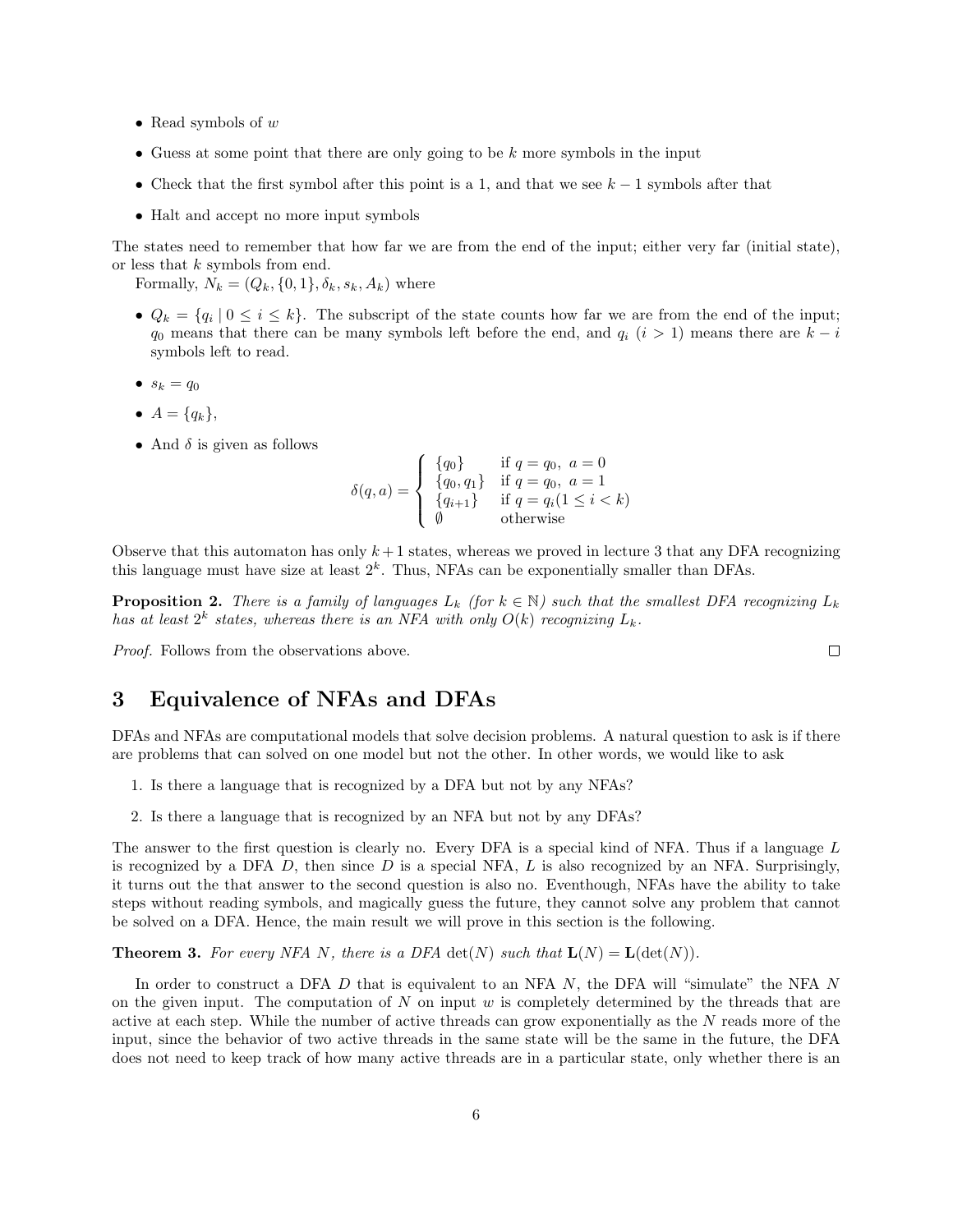active thread in a particular state. Thus, to simulate the NFA, the DFA only needs to maintain the current set of states of the NFA.

The formal construction based on the above idea is as follows. Consider an NFA  $N = (Q, \Sigma, \delta, s, A)$ . Define the DFA  $\det(N) = (Q', \Sigma, \delta', s', A')$  as follows.

- $Q' = \mathcal{P}(Q)$
- $\bullet \ \ s' = \delta_N^*(s, \epsilon)$
- $A' = \{X \subseteq Q \mid X \cap A \neq \emptyset\}$
- $\delta'(\{q_1, q_2, ..., q_k\}, a) = \delta_N^*(q_1, a) \cup \delta_N^*(q_2, a) \cup \cdots \cup \delta_N^*(q_k, a)$  or more concisely,

$$
\delta'(X,a) = \bigcup_{q \in X} \delta_N^*(q,a)
$$

An example NFA is shown in Figure 4 along with the DFA  $\det(N)$  in Figure 5.



Figure 4: NFA N



Figure 5: DFA det( $N$ ) equivalent to  $N$ 

We will now prove that the DFA defined above is correct. That is

Lemma 4.  $L(N) = L(\det(N))$ 

Proof. Need to show

$$
\forall w \in \Sigma^*. \det(N) \text{ accepts } w \text{ iff } N \text{ accepts } w
$$

$$
\forall w \in \Sigma^*. \delta^*_{\det(N)}(s', w) \in A' \text{ iff } \delta^*_N(s, w) \cap A \neq \emptyset
$$

$$
\forall w \in \Sigma^*. \delta^*_{\det(N)}(s', w) \cap A \neq \emptyset \text{ iff } \delta^*_N(s, w) \cap A \neq \emptyset
$$

Again for the induction proof to go through we need to strengthen the claim as follows.

$$
\forall w \in \Sigma^*, \ \delta^*_{\det(N)}(s', w) = \delta^*_N(s, w)
$$

In other words, this says that the state of the DFA after reading some string is exactly the set of states the NFA could be in after reading the same string.

The proof of the strengthened statement is by induction on  $|w|$ .

**Base Case** If  $|w| = 0$  then  $w = \epsilon$ . Now

$$
\delta^*_{\det(N)}(s',\epsilon)=s'=\delta^*_N(s,\epsilon)
$$
 by the defn. of  $\delta^*_{\det(N)}$  and defn. of  $s'$